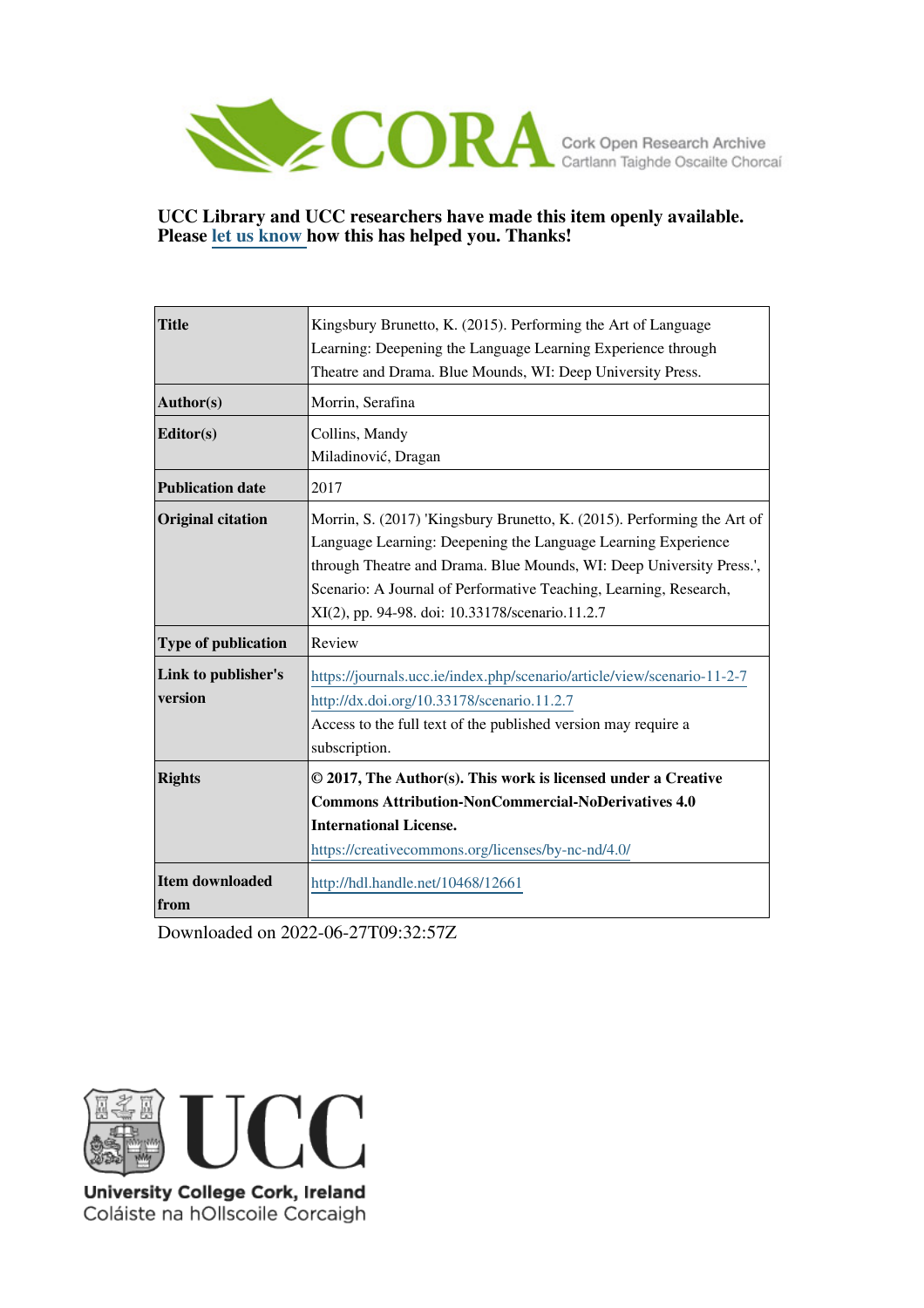

#### **Book Review**

# **Kingsbury Brunetto, K. (2015). Performing the Art of Language Learning: Deepening the Language Learning Experience through Theatre and Drama. Blue Mounds, WI: Deep University Press.**

## *Serafina Morrin*

In this book, Kingsbury Brunetto describes her research on the language learning experience through theatre. Doing so, she analyses interviews with undergraduate students, which she collected from two theatre-based language courses (French and Spanish as L2) at different survey dates. The focus lies on the use of language as a social act that demonstrates the multifaceted nature of theatre-based language learning. Language is not only seen as something shown in evident linguistic objects here; rather it is a result of activities in complex contexts.

The author wants to find out how learners of a second language function within a theatre-based language learning environment. She tries to understand the complexity of language learning as a socially situated human activity by looking at the perspectives of the participants. The particular charm of the book is that it is structured like a theatre play. Kingsbury Brunetto refrains from classic terms such as "theoretical background" or "research method", and instead entitles the chapters analogously to the procedure for a theatre performance, such as "Playbill", "Before the Curtain Rises" or "The Critics' Reviews".

In the beginning, Kingsbury Brunetto presents her approach to this research by briefly sketching her own background and providing a short insight into the theoretical arguments for language learning through theatre. This is followed by "Playbill", where she specifies her field of research, the setting and the interview participants, whom she calls the "Cast of Characters". The data were collected in two courses, one for French and one for Spanish, with a total of eight undergraduate university students. The core of the pilot study (the French class) is the interviews of two participants with only one date of inquiry. The main investigation is conducted in the Spanish course, where six participants are interviewed in a series of three interviews. The first interview at the beginning of the class focuses on the biographical background of the interviewees, the second on the details of their experience and the last one, at the end of the course, is concerned with a reflection on meaning.

Kingsbury Brunetto explains the methodology on which her research is based in a comprehensible and detailed manner. She describes her phenomenological approach as trying to have an "illusion of the first time" (p.35), meaning that

> Copyright © 2017 the author[s]. This work is licensed under a Creative Commons Attribution-NonCommercial-NoDerivatives 4.0 International License.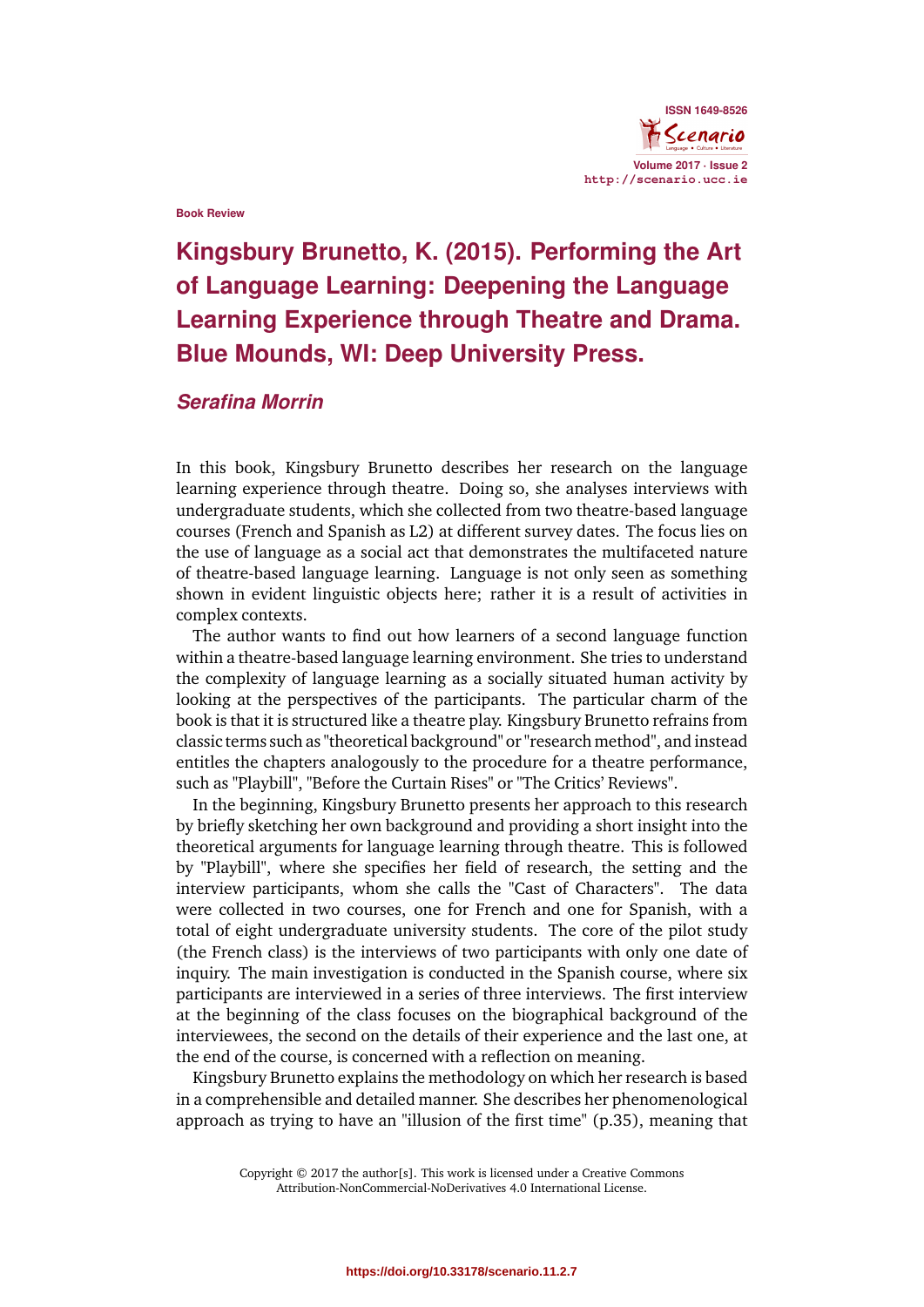Volume 2017 · Issue 2

the researcher, despite her personal background knowledge, aims to look at a topic with "fresh eyes" (p.36). Furthermore, she specifies her own role in this process and considers biases and assumptions. In her methodology, she refers to van Manen (1997), who conceives storytelling and anecdotes as data, because this is how people give structure to their lived experiences. Such a narrative approach can offer insights into implicit logic.

In the chapter "Backstage", the author outlines the theories of van Lier (2000, 2002, 2004, 2010), who regards language development from an ecological approach as something emergent, dynamic and socially situated. This coincides with social aspects of language learning in which Bakhtin (1986) frames "language as contextualised utterances that exist in an embedded relationship with previous and subsequent utterances" (as cited in Kingsbury Brunetto 2015: 18). Bakhtin considers utterances to not only be positioned between the characters but also between the playwright and the public. He regards an individual work of literature not as a definite entity but rather as a dialogue that refers to previously and subsequently generated language. This is in accordance with the theory of van Lier (2000), whereby language learning is something that rests neither in the learners themselves nor in the objects, but emerges in the interaction. This entails, in meaningful interactions, that there is no single way a language can be used, which shifts the concept of communication away from a monolingual habitus (Gogolin 1989).

In the discussion of the results, the social dimensions of the interviewees are considered extensively. The author finds that within the process, it becomes more natural for the participants to interact socially in the target language and, ultimately, feel less intimidated. In addition, the participants describe a suspension of hierarchy among the students. They assert that the role of the professor is not omniscient and in that regard the hierarchy changes as well. Referring to the terms of Bakhtin (1981), the data show that this kind of learning process implies a transition from a framework of authoritative discourse to an internally persuasive one, which allows the participants to also disagree with their professor.

It appears that a freedom of communication is developed in both courses, because the students want to be understood by others, rather than to correctly express themselves linguistically. In this process, silent and shy students find a voice and classmates become friends. This allows more risk taking, promotes the gaining of self-confidence and the embracement of new challenges. Through this collective process, a situated learning environment is achieved. Another category that Kingsbury Brunetto explores is the fact that through engaging with the text, new understandings and meaning-making occurs performatively within the interactions.

It becomes apparent that by acting something out and with the help of an interactive process of revisiting the text, a deeper understanding of the literature is gained and the comprehension is gradually refined. Simply reading the text seems to leave many nuances concealed. But in a scenic interaction, the written text gains a more complete picture. The participants discover that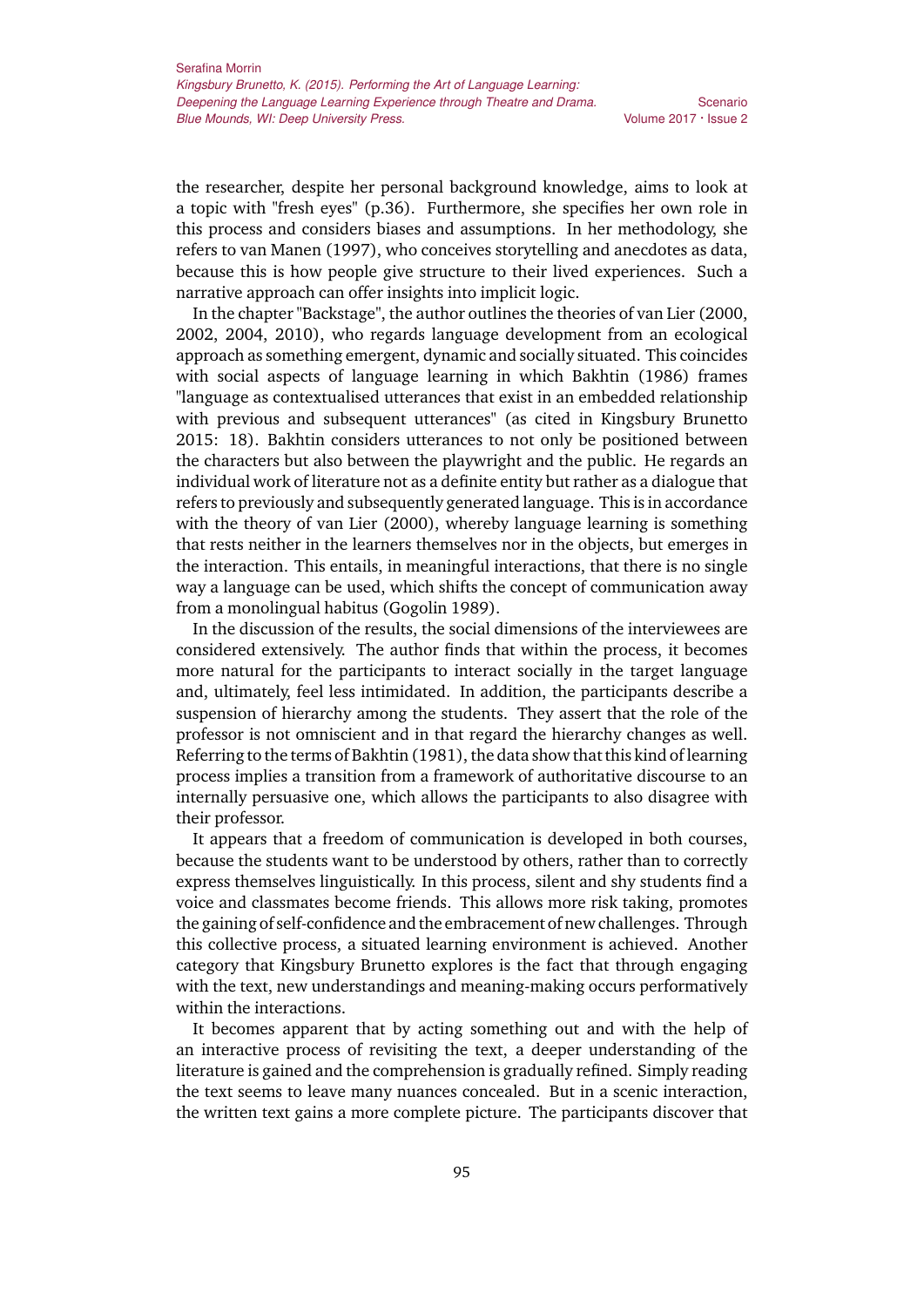they also have to react to the lines of the others. Conceptualising the characters in deeper detail helps to incorporate the meaning of language.

Because the actors on stage have to rehearse within material limitations (size of stage, costumes, props) and not with the idealised settings they may have initially imagined, they are obliged to find solutions. This playful experimentation frequently leads to the incorporation of extra creative touches. Another outcome of the survey concerns the role of the class instructor, which becomes de-centred from a traditional one. This leads to solidarity among the group members. For instance, the participants describe the importance of collaboration in their interviews, with every member making a substantial contribution in the process.

Furthermore, Kingsbury Brunetto refers to the concept of metaxis, which she describes

as an ecstatic state in which participants stand outside of themselves as they are absorbed into the fictitious world of the play. Through metaxis, participants collaboratively create and enter into an unreal world (p. 165).

This can be seen as a mimetic process that helps to embody language not only by an explicable cognitive process but also by a tacit relating to memories and personal experiences as a corporal reference. Accordingly, Blair (2008: 110) sees the neural net as something that not only works as cognition, but "that holds memories and personal histories and experience, and the way that language works on and through the body". This also entails that the emotional impact on the character can have an emotional impact on the lived world of the participants. Immersion in the character may also be fostered by costumes, lighting, sounds and the use of props. Here, Kingsbury Brunetto refers again to the concept of an ecological framework by van Lier. By way of example, holding a weapon helps one of the participants embody a native warrior.

In addition to the focus on language learning as a social and interactive process, the author explores linguistic aspects. The interviewees confirm their progress in pronunciation as well as their motivation to improve their L2 proficiency. They talk about using memorised utterances from the text in their spontaneous language production. Using pre-existing utterances helps the students not think about the construction of the foreign language, but instead be able to speak aloud without becoming nervous and to dedicate more attention to infusing their words with emotion and expression.

Target language theatre helps to find and create a niche that can satisfy the individual skills of the language learner and their linguistic needs, rather than trying to adjust to a one-size-fits-all syllabus. Doing so, this language learning method may be used to implement differentiated tasks that can be tailored to the individual participants. At first, it might be difficult to find a suitable script where the enrolled students match the characters in the play. But, by referring to the ecological framework of van Lier (2000, 2002, 2004, 2010), Kingsbury Brunetto argues that the students constitute a network of affordance within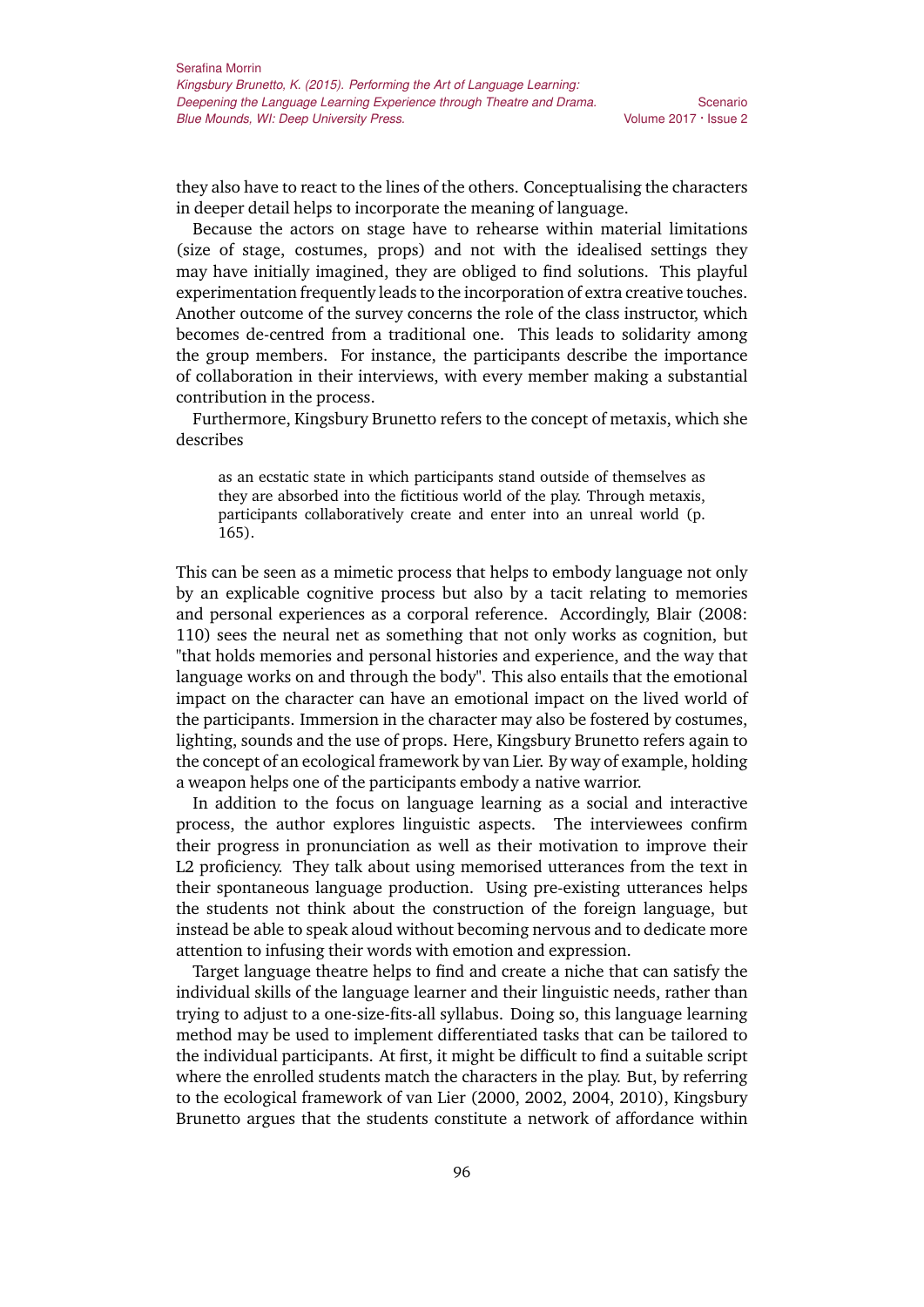Scenario Volume 2017 · Issue 2

which participants establish relationships and are able to derive what they need for their development based on what is available. In conclusion, she argues that "learning takes place through the actual exploration of the performance in rehearsal, but not in an abstract studying of the target culture" (p.214).

This research work is important insofar as theatre-based language learning currently occupies a marginal position in the world language curriculum. Kingsbury Brunetto shows in her book that conveying language knowledge requires consideration of the social aspects of a context-dependent interaction, where a rich and deep understanding of a text can be promoted through drama and theatre. Wittgenstein once commented that the meaning of a word is its use in the language (Wittgenstein 2003: 40).

In this work, Kingsbury Brunetto verifies plausibly why and how the method of drama and scenic play can foster language learning. Because of its reader-friendly structure, it is aimed not only at the scientific community as such, but specifically at language instructors. It gives the reader an insight into the practical implementation aspects, and at the same time calls for reflections on their own work. The interview quotations and the ample descriptions exemplify not only "why it makes sense" but also "how it is done" and encourages emulation.

Language learning, as indeed learning in general, needs to be approached as a socially situated process. But the question arises whether the social aspects mentioned, such as self-efficacy, cannot also be supported by other project-oriented learning methods, where the students are obliged to find solutions in a team or demolish hierarchal structures. Are there not numerous other ways in which the content of a curriculum can be set in differing social and cultural contexts, or in learning environments in which there are not only evident learning outcomes, but where the students also gain a deeper meaning in terms of the content? Yes, there certainly are. However, what the data also demonstrates, which is not mentioned explicitly, is the importance of aesthetic experiences in the field of pedagogy. Aesthetic experiences cannot be enforced by a special learning programme. But a creative learning environment, such as a theatre play where the actors can linger in a specific atmosphere or within a certain perception of time and space, can allow aesthetic experiences to occur.

The results of this study demonstrate extensively that language has a social and context-dependent dimension. Moreover, this dimension can be viewed as confirmation of a corporal-mimetic and performative perspective in language, which needs to be considered further in language learning as indeed in other pedagogical practice.

### **Bibliography**

Bakhtin, Mikhail (1981): *The dialogic imagination*. Holquist, M. (Ed.). Austin: University of Texas Press